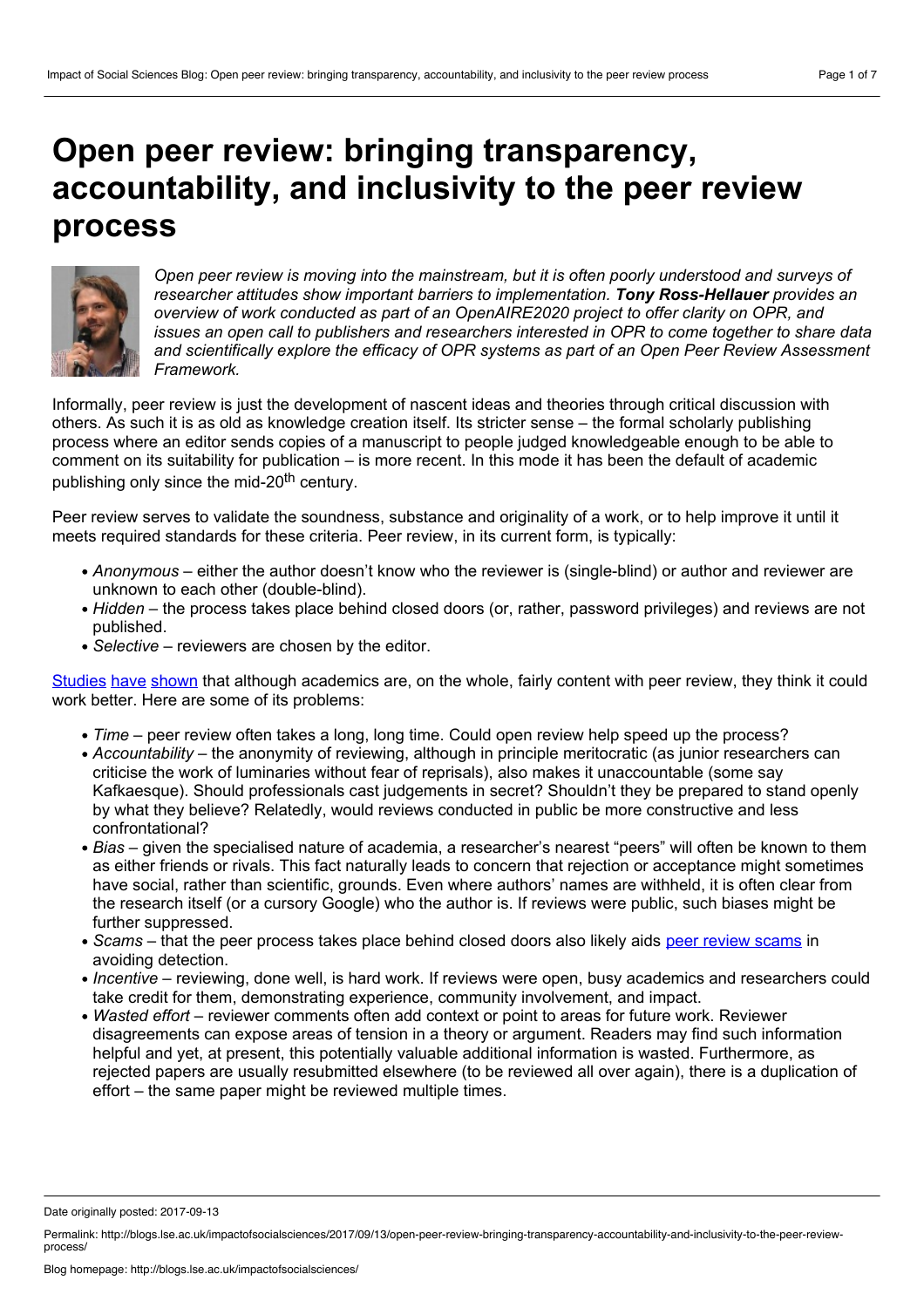As the open science agenda has taken hold, "open peer review" has been proposed as a solution to some of these problems. By bringing peer review into line with the aims of open science, proponents aim to bring greater transparency, flexibility, inclusivity and/or accountability to the process. Various innovative publishers, including [F1000](https://f1000research.com/), [BioMed](https://www.biomedcentral.com/) Central, [PeerJ,](https://peerj.com/) and Copernicus [Publications,](https://publications.copernicus.org/) already implement systems that identify themselves as OPR. However, such systems differ widely across publishers, and indeed – as has [been](http://pdxscholar.library.pdx.edu/ulib_fac/1/) [consistently](https://www.escienceediting.org/journal/view.php?doi=10.6087/kcse.2014.1.9) [noted](http://www.tandfonline.com/doi/abs/10.1080/13614576.2011.566812) – OPR has neither a standardised definition nor an agreed schema of its features and implementations.

While the term is used by some to refer to peer review where the identities of both author and reviewer are disclosed to each other, for others it signifies systems where reviewer reports are published alongside articles. For others it signifies both of these conditions, and for yet others it describes systems where not only "invited experts" are able to comment. For still others, it includes a variety of combinations of these and other novel methods. These differing flavours of OPR include independent factors (open identities, open reports, open participation, etc.) which usually have no necessary connection to each other, and very different benefits and drawbacks. Evaluation of the efficacy of these differing variables and hence comparison between differing systems can be problematic as it is often unclear which distinct configuration of OPR is under discussion.

#### **Defining open peer review**

To bring clarity to how the term is used, I [analysed](https://f1000research.com/articles/6-588/v2) 122 separate definitions from the literature, identifying seven different key traits of OPR:

- *Open identities* authors and reviewers are aware of each other's identity.
- *Open reports* review reports are published alongside the relevant article.
- *Open participation* the wider community are able to contribute to the review process.
- *Open interaction* direct reciprocal discussion between author(s) and reviewers, and/or between reviewers, is allowed and encouraged.
- *Open pre-review manuscripts* manuscripts are made immediately available (e.g. via preprint servers like arXiv) in advance of formal peer review procedures.
- *Open final-version commenting* review or commenting on final "version of record" publications.
- *Open platforms ("decoupled review")* review is facilitated by a different organisational entity than the venue of publication.

A total of 22 unique configurations of these traits were found amongst the various definitions (i.e. 22 distinct definitions of OPR in the reviewed literature). Across all definitions, the core elements are open identities and open reports, with one or both elements present in over 95% of the definitions examined. Among the other elements, open participation is the next most common element, and should perhaps be considered a core trait in the social sciences and humanities (where it appears in more than 50% of definitions). Further secondary elements are open interaction and open pre-review manuscripts. Fringe elements include open final version commenting and open platforms.

Date originally posted: 2017-09-13

Permalink: http://blogs.lse.ac.uk/impactofsocialsciences/2017/09/13/open-peer-review-bringing-transparency-accountability-and-inclusivity-to-the-peer-review-<br>process/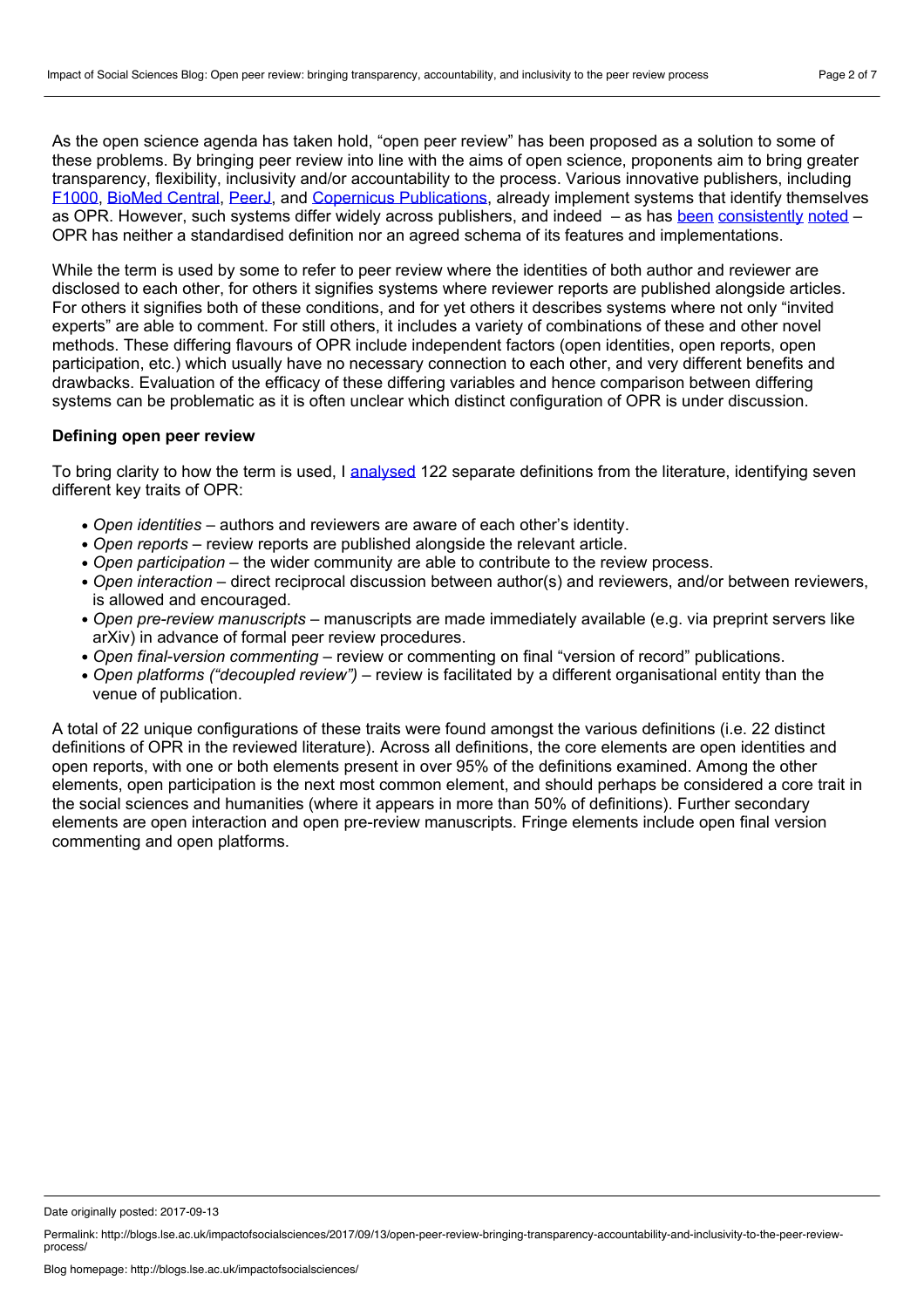

Figure 1: Distribution of OPR traits amongst definitions. Source: Ross-Hellauer, T. (2017) "What is open peer review? A systematic review [version 2; referees: 1 approved, 3 approved with reservations]". [F1000Research.](https://f1000research.com/articles/6-588/v2) This work is licensed **under a [CC](https://creativecommons.org/licenses/by/4.0/) BY 4.0 license.**

Date originally posted: 2017-09-13

Permalink: http://blogs.lse.ac.uk/impactofsocialsciences/2017/09/13/open-peer-review-bringing-transparency-accountability-and-inclusivity-to-the-peer-review-<br>process/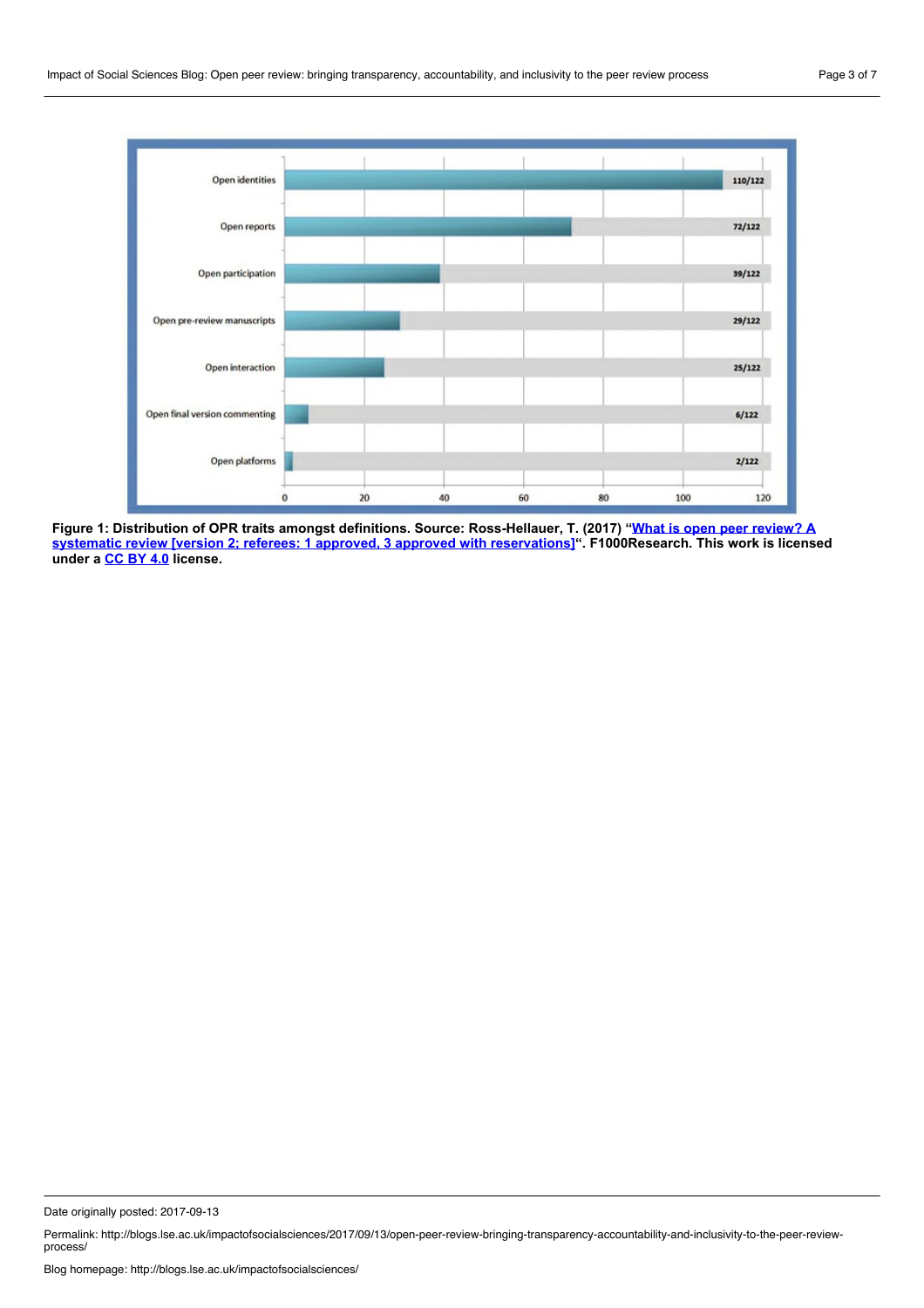| n=                                  | Open identities | Open reports | Open participation | Open interaction | pre-review<br>Open | commenting<br>manuscripts<br>Open<br>final-version | Open platforms |
|-------------------------------------|-----------------|--------------|--------------------|------------------|--------------------|----------------------------------------------------|----------------|
| 41                                  |                 |              |                    |                  |                    |                                                    |                |
| 29                                  |                 |              |                    |                  |                    |                                                    |                |
| $\frac{9}{6}$                       |                 |              |                    |                  |                    |                                                    |                |
|                                     |                 |              |                    |                  |                    |                                                    |                |
|                                     |                 |              |                    |                  |                    |                                                    |                |
|                                     |                 |              |                    |                  |                    |                                                    |                |
|                                     |                 |              |                    |                  |                    |                                                    |                |
|                                     |                 |              |                    |                  |                    |                                                    |                |
| $\frac{6}{5}$ 5 $\frac{4}{2}$ 2 2 1 |                 |              |                    |                  |                    |                                                    |                |
|                                     |                 |              |                    |                  |                    |                                                    |                |
|                                     |                 |              |                    |                  |                    |                                                    |                |
|                                     |                 |              |                    |                  |                    |                                                    |                |
| $\frac{1}{1}$                       |                 |              |                    |                  |                    |                                                    |                |
|                                     |                 |              |                    |                  |                    |                                                    |                |
| 1                                   |                 |              |                    |                  |                    |                                                    |                |
| $\frac{1}{1}$                       |                 |              |                    |                  |                    |                                                    |                |
|                                     |                 |              |                    |                  |                    |                                                    |                |
| 1                                   |                 |              |                    |                  |                    |                                                    |                |
| $\overline{\mathbf{1}}$             |                 |              |                    |                  |                    |                                                    |                |
| $\overline{\mathbf{1}}$             |                 |              |                    |                  |                    |                                                    |                |
| $\overline{\mathbf{1}}$             |                 |              |                    |                  |                    |                                                    |                |
| 1                                   |                 |              |                    |                  |                    |                                                    |                |

Figure 2: Unique configurations of OPR traits within definitions. Source: Ross-Hellauer, T. (2017) "What is open peer review? A systematic review [version 2; referees: 1 approved, 3 approved with reservations]". [F1000Research.](https://f1000research.com/articles/6-588/v2) This work is licensed **under a [CC](https://creativecommons.org/licenses/by/4.0/) BY 4.0 license.**

Given that OPR is such a contested concept, in our view the only sensible way forward is to acknowledge the ambiguity of this term. Hence, I propose to define OPR as an umbrella term for a number of overlapping ways that peer review models can be adapted in line with the aims of open science. Quantifying the ambiguity of usage and mapping the distinct traits enables future discussion to start from a firmer basis that: (1) acknowledges that people often mean different things when they use this term; and (2) clarifies in advance exactly which OPR traits are under discussion.

Being clear about these distinct traits will enable us to treat the ambiguity of OPR as a feature and not a bug. The large number of possible configurations of options presents a toolkit for differing communities to construct open peer review systems that reflect their own needs, preferences, and goals. The finding that there seems to be a difference in interpretations between disciplines (for example, that open participation seems more central to conceptions of OPR in SSH than science, technology, engineering and maths) reinforces this view. Moreover, disambiguating these traits will enable more focused analysis of the extent to which these traits are actually effective in countering the problems it is claimed they address. This is particularly urgent because, as the analysis showed, there is often little evidence to support or refute many of these claims.

# **What do authors, reviewers and editors think of OPR?**

Date originally posted: 2017-09-13

Permalink: http://blogs.lse.ac.uk/impactofsocialsciences/2017/09/13/open-peer-review-bringing-transparency-accountability-and-inclusivity-to-the-peer-review-<br>process/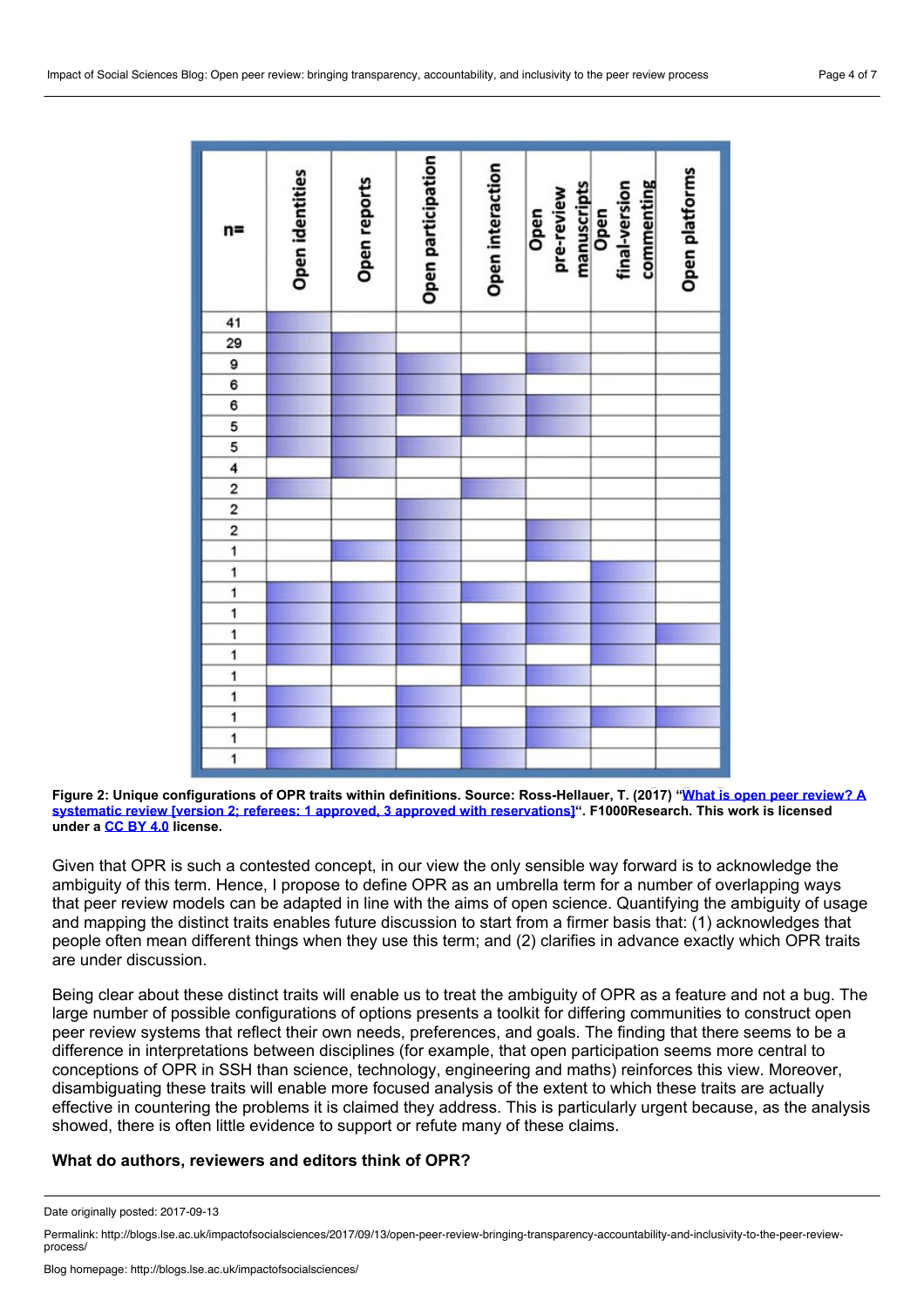A second, related problem is a lack of research detailing stakeholders' attitudes towards these different systems. It is a truism that technological change is easy in comparison to cultural change, and this certainly holds for OPR. The diverse innovations represented by the term will remain niche possibilities unless accepted and adopted by the mainstream. Questions hence arise: what are scholars' current attitudes to peer review? Where do they believe it can be improved? What are their opinions on the various aspects of OPR? What are the cultural barriers that stand in the way of the uptake of such systems? What are the current levels of experience amongst stakeholders with OPR? To date no systematic analysis of these questions has been undertaken.

To address this knowledge gap, the open science initiative OpenAIRE conducted an online survey of3062 editors, authors, and reviewers during September and October 2016. The full survey results (currently under review for publication but already available as [preprint\)](http://zenodo.org/record/570864) show the majority of respondents to be in favour of OPR becoming mainstream scholarly practice, as is the case for other open science practices, like open access and open data. We also observed surprisingly high levels of experience with OPR, with three out of four (76.2%) respondents reporting having taken part in an OPR process as author, reviewer, or editor. There were also high levels of support for most traits of OPR, particularly open interaction, open reports, and final-version commenting. Respondents were against opening reviewer identities to authors, however, with more than half believing it would make peer review worse. Overall satisfaction with the peer review system used by scholarly journals seems to significantly vary across disciplines.



Figure 3: Will XXXX make peer review better, worse, or have no effect? Source: Ross-Hellauer, T., Deppe, A., Schmidt, B. (2017) "OpenAIRE survey on open peer review: Attitudes and [experience](https://zenodo.org/record/570864#.WbaQ1bKGPGg) amongst editors, authors and reviewers". Zenodo. This work

**is licensed under a [CC](https://creativecommons.org/licenses/by/4.0/) BY 4.0 license.**

Taken together, these findings are very encouraging for OPR's prospects of moving mainstream but indicate that due care must be taken to avoid a "one-size-fits-all" solution and to tailor such systems to differing (especially disciplinary) contexts. More research is also needed. OPR is an evolving phenomenon and hence future studies are to be encouraged, especially to further explore differences between disciplines and monitor the evolution of attitudes.

#### **OPR Assessment Framework**

Date originally posted: 2017-09-13

Permalink: http://blogs.lse.ac.uk/impactofsocialsciences/2017/09/13/open-peer-review-bringing-transparency-accountability-and-inclusivity-to-the-peer-review-<br>process/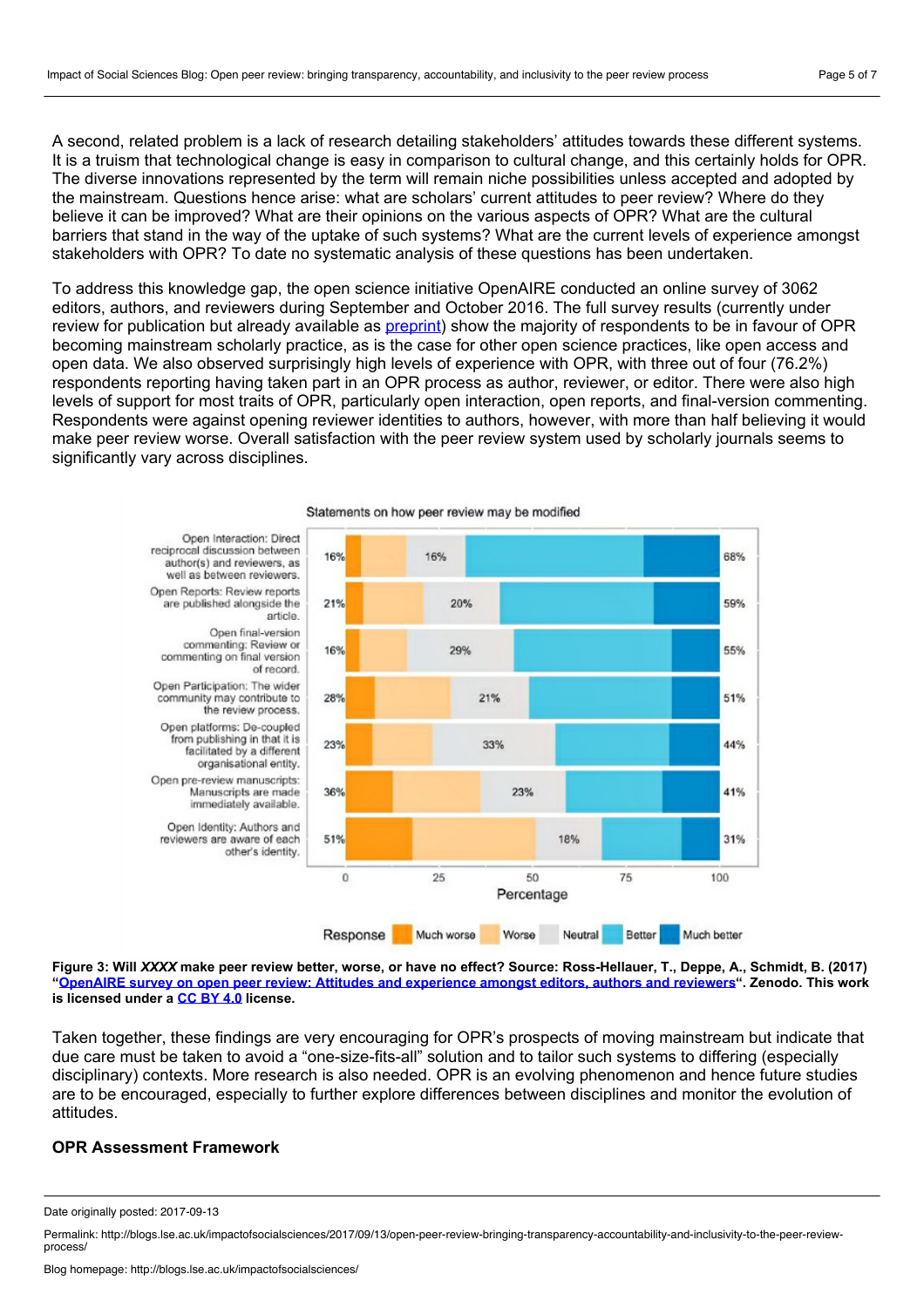OPR is a diverse cluster of interrelated yet distinct innovations that aim to bring open science principles like transparency, accountability, and inclusivity to the peer review process. It is moving mainstream. But there remain significant hurdles to widespread acceptance.

Variety and experimentation are key to the success of OPR. The differing kinds of OPR have a lot of potential to improve peer review, but it is clear that no one model will fit all disciplines or overcomes all obstacles. Amongst variants it is important we are able to distinguish readily between them, and to recognise what actually works in which contexts.<br>Answering such questions in a systematic way should be the next goal for those interested in OPR. We need

evidence to show what works in which circumstances, and this is sadly lacking at present. I hence propose the development of an OPR Assessment Framework, which would seek to systematically evaluate the efficacy of differing OPR systems across publishers and OPR models. This would be greatly helped by making available open datasets of open peer reviews and associated metadata. The PEERE network's recent [achievements](http://www.peere.org/2016/12/30/the-peere-data-sharing-protocol/) in data sharing are important, but OPR has not yet been a core concern of its work and, unfortunately, it seems that access to the shared data is restricted to consortium members only at present. Ideally we would open all suitably anonymised information about peer review, via open datasets according to shared standards, to the wider community of scholars to maximise research.

Following agreement on a common understanding of OPR, key priorities for research should then be established and a framework for their analysis agreed. Such "open questions" for OPR include:

#### *Open identities*

- In the case of open identities, it seems stakeholders are reflecting common fears that either reviewers will hold back valid criticisms for fear of offending (especially senior) peers, or that forthright reviewers will be subject to future reprisals. Are such fears, often based on anecdata, valid? Do researchers act in such ways in OPR systems? If so, how could this be avoided?
- Are open identities reviewers less likely to criticise? Does this make for better or worse reviews?
- Are reviewers less likely to review under open identities? Do they take longer to write and/or submit their reports? How does this impact costs?
- How are underrepresented groups (based on geographical region, primary language, gender, less prestigious institutions) impacted by open identities?
- To what extent are reviews actually improved or made worse by revealing reviewer names?
- Are any of these factors mitigated or changed by delaying revealing reviewer names (for instance until after acceptance)?

#### *Open reports*

- Are reviewers less likely to review under open reports? Do they take longer to write and/or submit their reports? How does this impact costs?
- How does open reports affect the quality, substance, and length of review reports?
- Does access to published reports actually aid junior researchers beginning to peer review (as has been theorised and reported anecdotally)? To what extent?
- To what extent does publishing reports with reviewer identities raise recognition and reward of the work of peer reviewers?
- To what extent are published referee reports cited or otherwise reused?

#### *Open participation*

- Do open-participation peer review systems attract more or fewer reviewers from beyond disciplinary "siloes"?
- Are conflicts of interest more likely in open participation systems?
- How might low-levels of uptake for open participation and final-version commenting be overcome?
- What levels of editor or similar intermediary will continue to be required to find, engage, and motivate reviewers?

Date originally posted: 2017-09-13

Permalink: http://blogs.lse.ac.uk/impactofsocialsciences/2017/09/13/open-peer-review-bringing-transparency-accountability-and-inclusivity-to-the-peer-review-<br>process/